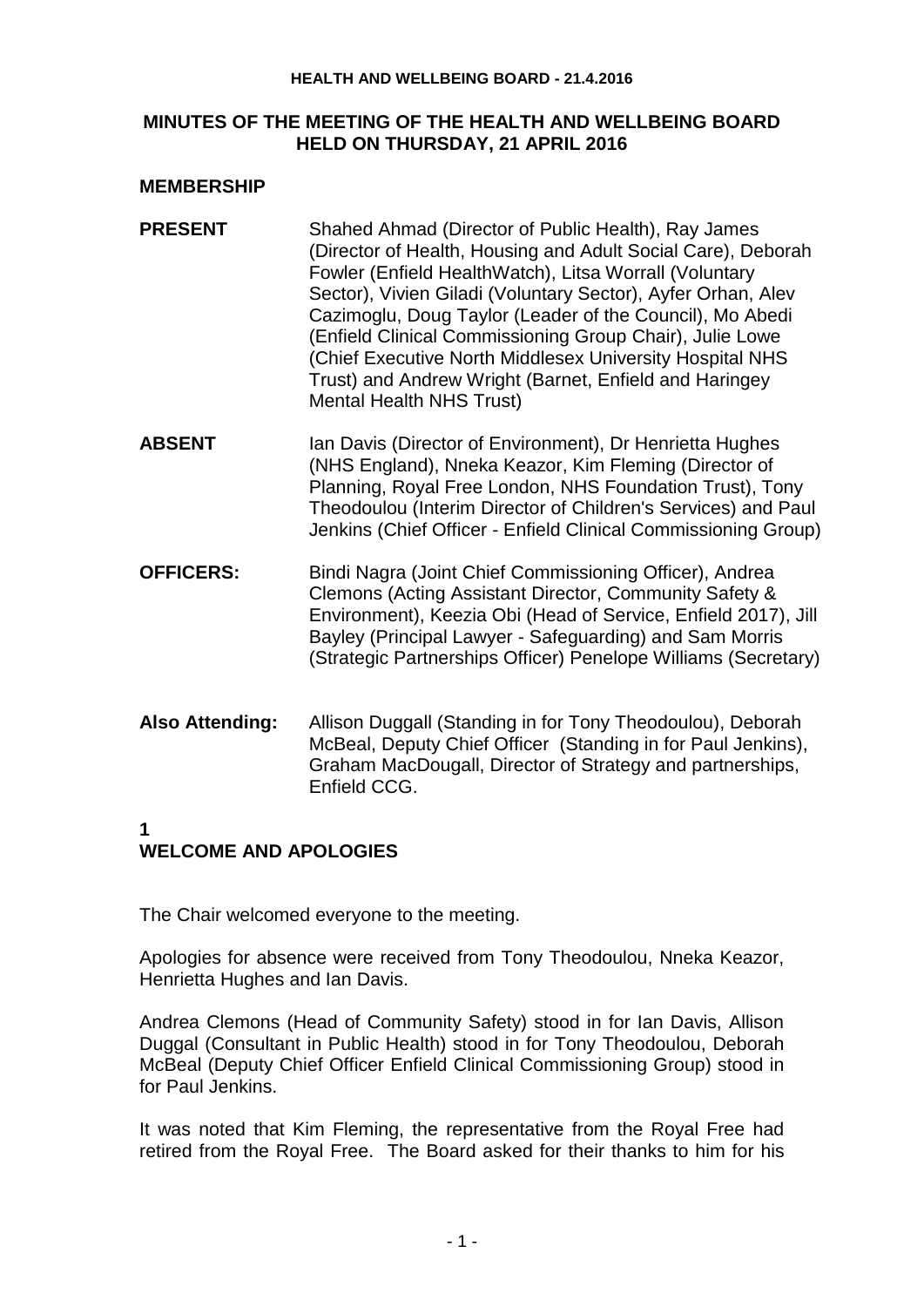work on the board to be noted. It was agreed that a letter would be written thanking him for his work on the board.

## **2 DECLARATION OF INTERESTS**

There were no declaration of interests.

## **3**

# **CLINICAL COMMISSIONING GROUP (CCG) OPERATING PLAN 2016/17**

The Board received a report on the Clinical Commissioning Group Operating Plan 2016/17.

Graham McDougall (Director of Strategy and Partnerships- Enfield Clinical Commissioning Group) introduced the report to the Board highlighting the following:

- This was the fourth year of the CCG's NHS Operating Plan (2016/17), produced as part of the NHS annual planning cycle, and has been reported to HWBB.
- The plan covered acute activity, performance and finance.
- Acute activity from acute providers includes accident and emergency, outpatients, day case surgery and emergency admissions.
- The NHS expects performance to be improved in 2016/17 in 4 key areas: accident and emergency, referral to treatment, cancer 62 day treatments and access to diagnostics.
- The NHS expects accident and emergency performance to be at 95% during the fourth quarter of 2016/17 and for treatment to take place within 18 weeks of referral.
- The other focus for 16/17 is to reduce acute providers who are in deficit Acute providers have access to the national Sustainability Transformation Fund which is designed to improve performance as well as financial position.
- CCG's have access to financial incentives via the Quality premium which is set out in the table included in the papers. There were five national measures and three locally determined measures to meet.
- The three local measures involved cancer treatment, dementia reporting and Improving Access to Psychological Therapies.
- The CCG has been given an additional savings target of £7.2m to achieve during 2016/17 which was expected to be a significant challenge. This would mean an overall saving on nearly £17m for 2016/17.

### **Questions/Comments**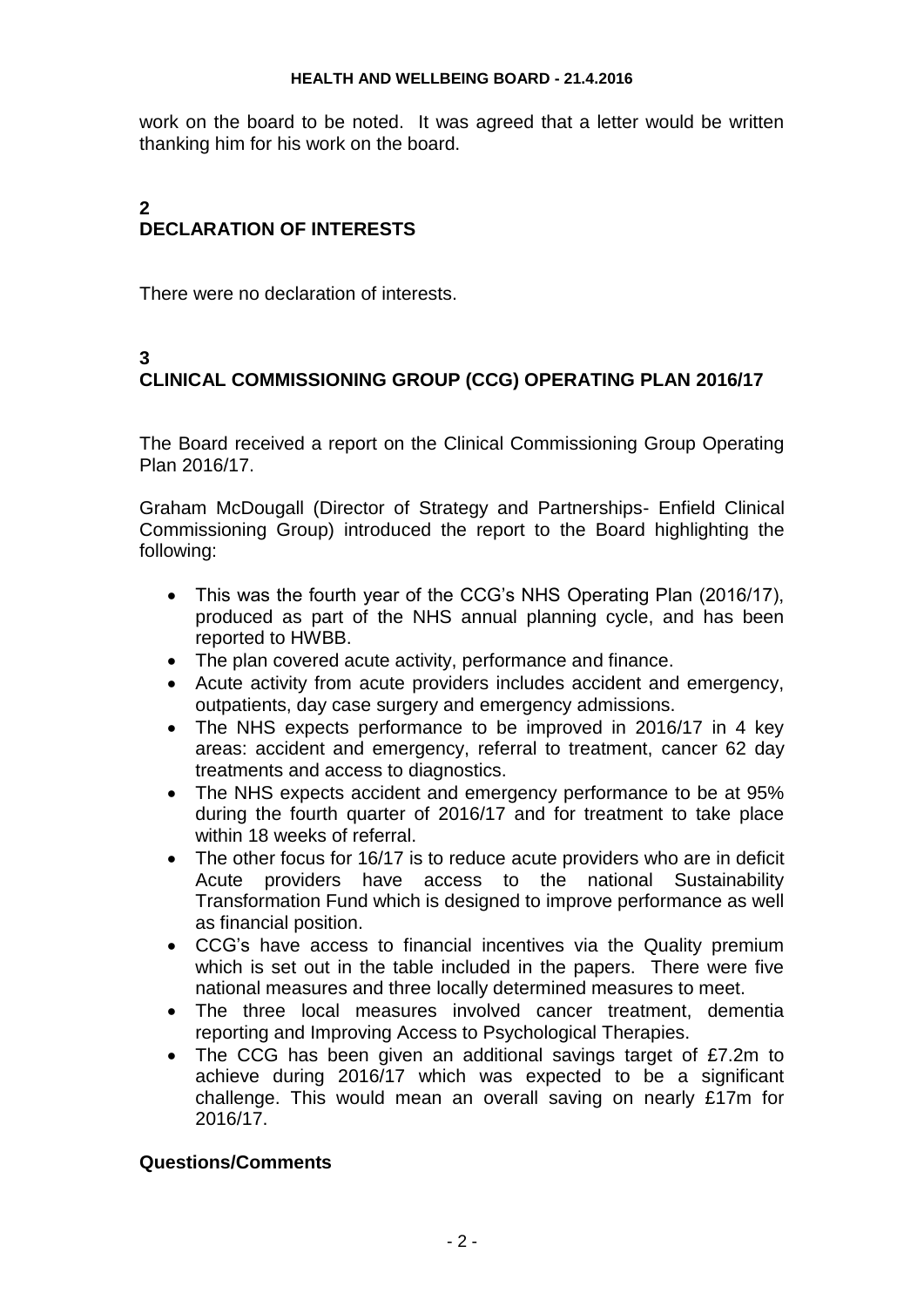- 1. Meeting the additional savings target would mean that difficult decisions would need to be made. The CCG were currently looking at all expenditure to assess what could be done. A high level list would be provided to NHS England by the end of April.
- 2. Enfield suffers in comparison with other authorities as they were 4.8% underfunded. Underfunding within 5% was deemed acceptable putting Enfield in a difficult position.
- 3. A plea was made that local people be involved in deciding what cuts would be made.
- 4. The multi system (North Central London wide) sustainability and transformation plan was a new requirement for delivering the Five Year Forward View. This meant partners including commissioners, providers and local authorities working together to improve the quality, and reduce the inequality and financial gap across services. In order to obtain the transformation money, the goals in the plan would need to be met. All parts of Health and Social Care were working together to develop a sustainable plan. This will have to be submitted towards the end of June 2016. Governance structures would need to be agreed to enable quick decision making and to make sure that everyone is aligned and all deliverables and key milestones can be met.
- 5. Schemes to work on include urgent and emergency care, mental health and primary care. The system enablers were estates and workforce. However these proposals were outside the funding deficit and were not designed to close the existing financial gap.
- 6. The next steps were to provide a high level indication, to be bought together into a high level plan by June 2016. By November 2016 the plan should be complete. Some areas were already being delivered across the five CCGs such as the recently commissioned integrated NHS111 and Out of Hours Service, commissioned for all five North Central London CCGs.
- 7. There had not been much time to involve the public in the sustainability and transformation plan proposals, but there were plans to develop a communication and engagement strategy. Some engagement strategies were already in place within the workstreams, but it was acknowledged that more could be done. A Healthwatch representative does sit on the Transformation Board. Each workstream will need to develop an engagement plan.
- 8. Ray James advised that he was the Director of Adult Social Services lead for the five boroughs for the North Central London Sustainability and Transformation Plan.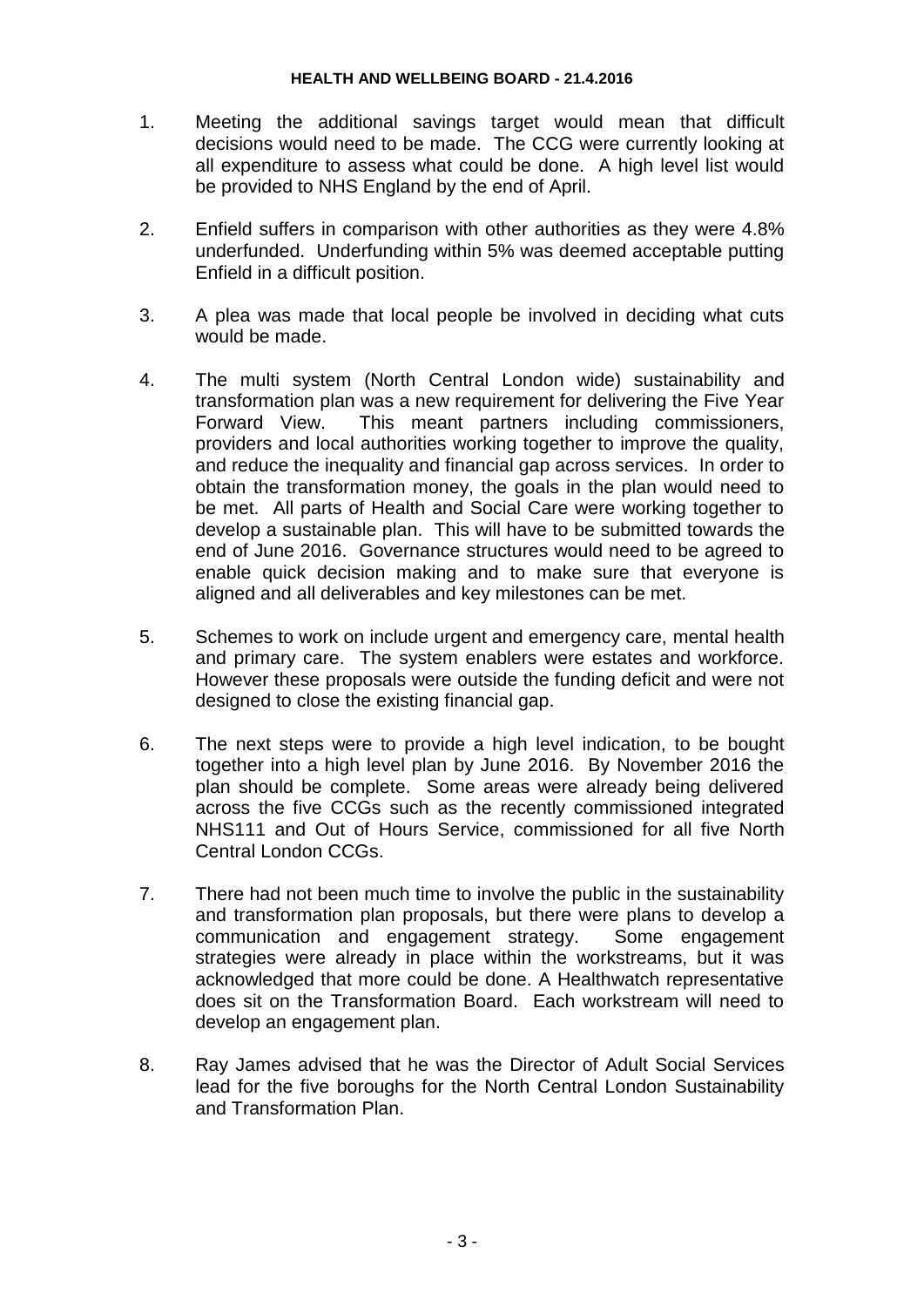- 9. There were issues of democratic deficit and engagement which did still need to be addressed. Some alignment was planned to take place in the near future with full integration in 2017 for delivery in 2020.
- 10. Developments were welcomed and there was a view that where there have been co-operations in the past they have been successful but there were concerns that changes should make sense to patients and the local population. There would be fears that services were moving away from people.
- 11. Plans were being developed, looking at population projections and disease profiles. It is currently planned that specialist commissioning would be done at a pan London strategic level.
- 12. Some concern was expressed that the structure was too much focussed on Camden. It was suggested that this may have been because Camden was better funded than other boroughs and so had more capacity to take on the extra work. The Health and Wellbeing Board was concerned to feel confidence and receive reassurance that the more peripheral areas were being understood. Ray James agreed to feed the board's concerns back to the North London Strategic Planning Group.

## **4 NORTH MIDDLESEX UNIVERSITY HOSPITAL NHS TRUST UPDATE**

The Board received a presentation from Julie Lowe, Chief Executive, of the North Middlesex University Hospital NHS Trust, updating them on the current situation at the hospital.

### **1. Presentation**

Julie Lowe highlighted the following:

- The hospital had not been able to hit the 95% weekly 4 hour standard target on accident and emergency since July 2015.
- This was due to long term issues. There were huge problems recruiting senior doctors as there were not enough in England. North Middlesex had also struggled as it was not a major trauma centre.
- The problems had been triggered as a result of a critical Care Quality Commission inspection of junior doctor training last July which led to a need to provide more junior doctor training and supervision and reduce the hospital's previous reliance on them to fill the more senior positions.
- Overnight this had a dramatic impact on waiting times and led to the failure to achieve the 4 hour target. At times patients have had to wait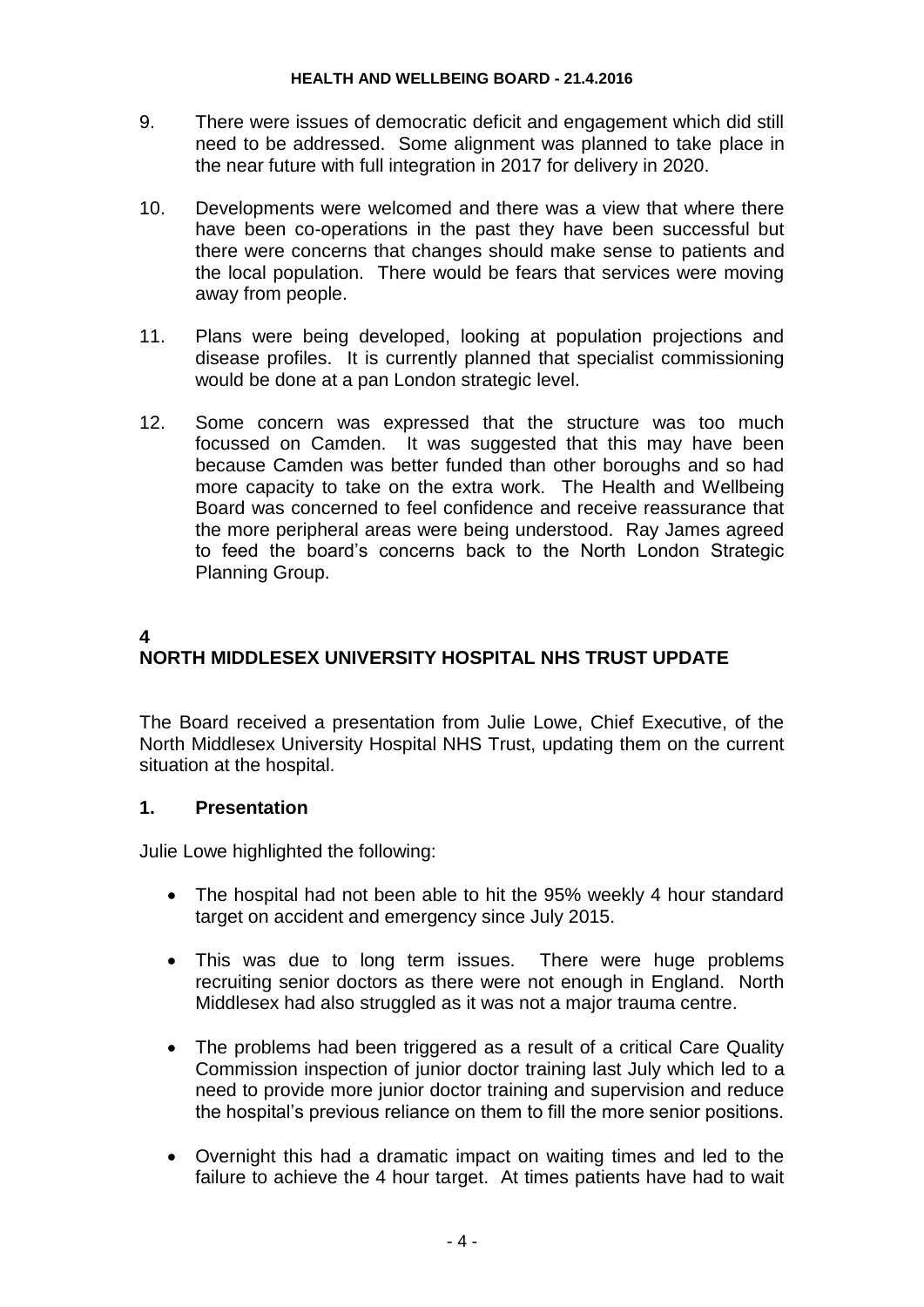for a long time, leading to patient safety concerns. To put this in context performance as a whole had also dropped by 10% nationally.

- A recent re-inspection had approved the changes in training and a new clinical director was due to start in June 2016 which should lead to improvements.
- The NHS and other partners had been asked to help to provide senior doctors but this had not been successful because of national shortages.

### **2. Questions/Comments**

- 2.1 When the closure of the accident and emergency unit at Chase Farm Hospital had taken place, it had been planned that North Middlesex would have fourteen senior doctors. Since then three new doctors had been recruited and the hospital now had nine in total. Unfortunately two of those were close to retirement and did not want to continue working full time.
- 2.2 At the time of the Chase Farm closure, it had been thought that the number of qualified emergency department doctors would increase, but the situation had changed: some doctors had been recruited to the air ambulance service and others had emigrated to Australia. It would be two years before the situation was back in balance. It would not necessarily follow even then that there would be enough doctors and different solutions would need to be found. One possibility was to consider the way that GP's make referrals.
- 2.3 It was also felt that more needed to be done to improve the pathways through the hospital. Strong clinical leadership would be needed to bring this about but this would be provided by the new clinical director when they took up their post in June. The CCG offered their support to help look at ways to improve the pathways.
- 2.4 In public health, work was being done to help bring down the number of people visiting the emergency department. This included the winter vaccination programme and the Winter Warm Scheme.
- 2.5 Regular meetings were held with representatives from Haringey and Barnet to address concerns.

**5**

**BETTER CARE FUND REVIEW 2015-16 AND BETTER CARE FUND PLAN FOR 2016-17**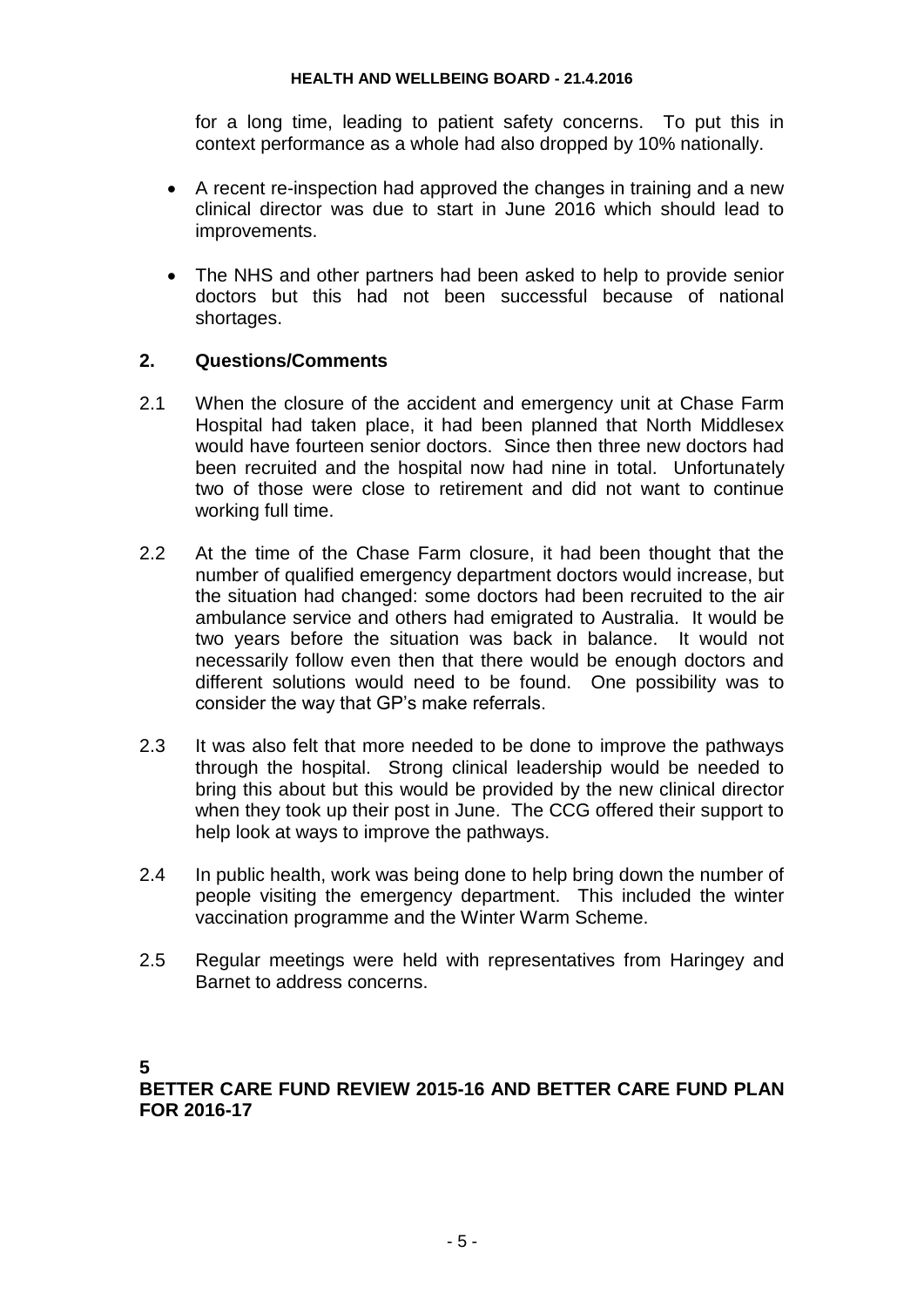The Board received a report from Bindi Nagra, Assistant Director of Strategy and Resources – Health, Housing and Adult Social Care and Graham MacDougall, Director of Strategy and Partnerships, Enfield CCG.

Keezia Obi, Head of Service Enfield 2017 (BCF Lead), presented the report to the Board highlighting the following:

- The report was in two parts. A review of 2015/16 and the plan for 2016/17.
- The Overview of 2015/16 highlights the achievements in relation to admissions to residential and nursing care, integrated locality team working and community based rapid response working as well, as the challenges faced over delayed transfers of care and in Non-Elective (emergency) admissions (NEA's) to hospital.
- In response to recent audits, governance and management of the fund had been strengthened recently. The financial issues were mainly historic and were in the process of being resolved.

## NOTED

- 1. Activities had been put in place for improving integrated care for the over 50s.
- 2. The new Older People's unit at Chase Farm had been successful and was well used.
- 3. Work was continuing with GPs to expand 7 day working using the integrated locality teams.
- 4. Funding for IAPT (Improving Access to Psychological Therapies) had been expanded.
- 5. A programme had been set up for enhanced behavioural support which would be continued into the next year.
- 6. Much had been achieved in the past year although there was still more to be done.
- 7. The guidance from NHS England for developing the new plan had only recently been received. The conditions were in the main the same as last year, except for two which are noted in the report – a plan for DTOC's and removal of performance payments related to NEA's which has been replaced by the consideration of a risk sharing agreement..
- 8. The final submission was due by 3 May 2016.
- 9. The narrative plan had been included with the agenda pack and included agreement on issues such as the alignment and extension of memory clinics, 7 day working and support for mental health.
- 10. Ninety five percent of the investment plan had been agreed, but discussions were continuing on the final 5 %. It was noted that the area that remains unresolved is due to the CCG being unable to commit further funds due to financial pressures and the Council wanting to see further investment in the community funded by the BCF.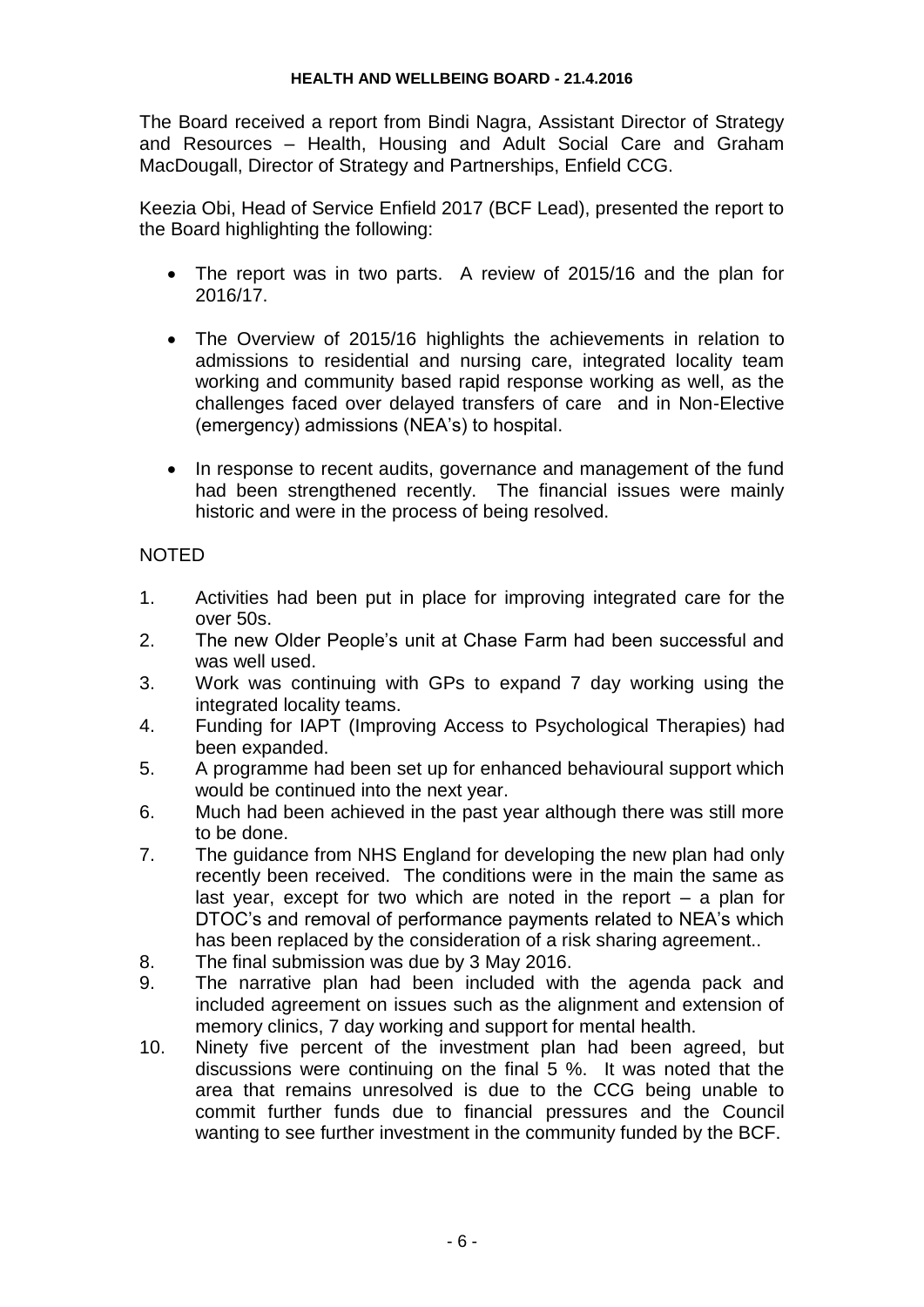- 11. Outstanding issues were around the investment plan funding and the risk share agreement. Both the local authority and the NHS were suffering from severe financial challenges. Agreement will be reached by the deadline. If necessary an escalation process will be used to ensure agreement.
- 12. Acknowledgement that it was disappointing that agreement had not been reached, but it was agreed that the Chair and the Vice Chair would sign off the final submission once an acceptable reconciliation had been brokered.

## **AGREED**:

- 1. To note the update on the 2015-16 Better Care Fund (BCF) plan, including the current performance metrics and achievements.
- 2. To note the activity taking place in response to participation in the NHS England support scheme and audits, in particular improvements being made.
- 3. To note the publication of the 2016-17 planning guidance and timetable, and key changes to last year's guidance.
- 4. To receive the attached Better Care Fund 2016-17 narrative plan (submission 2 as noted above), noting that this may be subject to change as a result of the final agreement to the investment plan.
- 5. To agree that delegated authority is given to the Chair and Vice-Chair of the Health and Wellbeing Board to approve that the final 2016-17 Better Care Fund submission. This is in view of the very tight timescale and that the Council and Clinical Commissioning Group have not yet reached agreement on the investment plan.
- 6. To note at the time of writing that on 11 April 2016 we received verbal feedback from NHS England on the second Better Care Fund submission, but are awaiting the formal feedback. The summary feedback is that we have a good plan but a rating of 'approved with support' has been given at this stage in view of the area awaiting resolution. Further details have been included in the report, but it is noted that it may be subject to change.
- 7. To note that since the last report to the Health and Wellbeing Board in February, a further development session had been held with the Integration Board.

### **6**

### **LONDON ASSEMBLY: LONDON ASSEMBLY HEALTH COMMITTEE - END OF LIFE CARE INVESTIGATION**

The Board received for information at report from the London Assembly Health Committee on an investigation into End of Life Care.

**AGREED** that further analysis would be provided to put the information in the context of Enfield for the next meeting.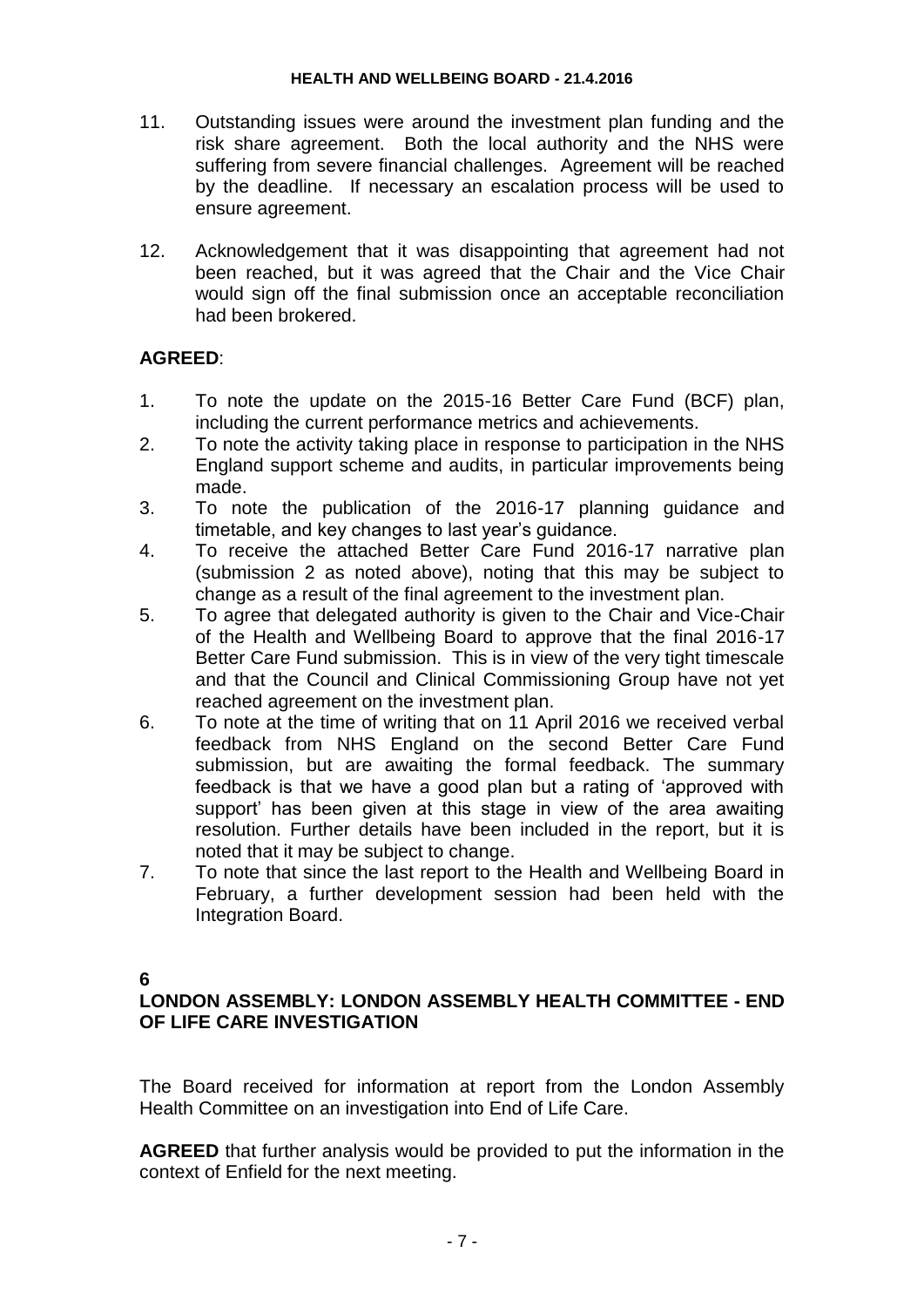# **7 HEALTH AND WELLBEING BOARD TERMS OF REFERENCE**

The Board received a report reviewing the Health and Wellbeing Board Terms of Reference.

Sam Morris presented the report to the Board setting out the proposed changes highlighting the following:

- The changes made the terms of reference clearer and legally compliant as a committee of full Council.
- The terms of reference had not been reviewed since being established in April 2013.
- The key amendments were changes to titles, removal of Director of Regeneration and Environment as a full board member, amendment to the reflect the legal responsibilities of the board including the removal of the determination and allocation of public health funds.
- An updated structure had been provided in appendix one with governance information on the Health and Wellbeing Board in the context of it being a council committee.
- It was proposed that the other appendices were removed including the speaking protocol as they were no longer felt to be necessary, now that the board was fully fledged.

## NOTED

- 1. That the Joint Strategic Needs Assessment (JSNA) was published annually.
- 2. That non statutory appointments should be reviewed annually.
- 3. The lack of reference to the board's mental health partners.
- 4. That the term of office of the voluntary sector representatives came to an end in April 2016. An election would need to be held to find replacement representatives.
- 5. That it would be appropriate to change the titles of the Cabinet members to include instead the Cabinet member with responsibility for the specified remits to avoid having to make changes every year when titles changed.
- 6. The suggestion that the Enfield Youth Parliament should provide a representative on the board.

**AGREED** to recommend for agreement to full Council the changes to the Health and Wellbeing Board terms of reference, as set out in the report with the amendment suggested above.

A revised version would be circulated to all board members for final comment.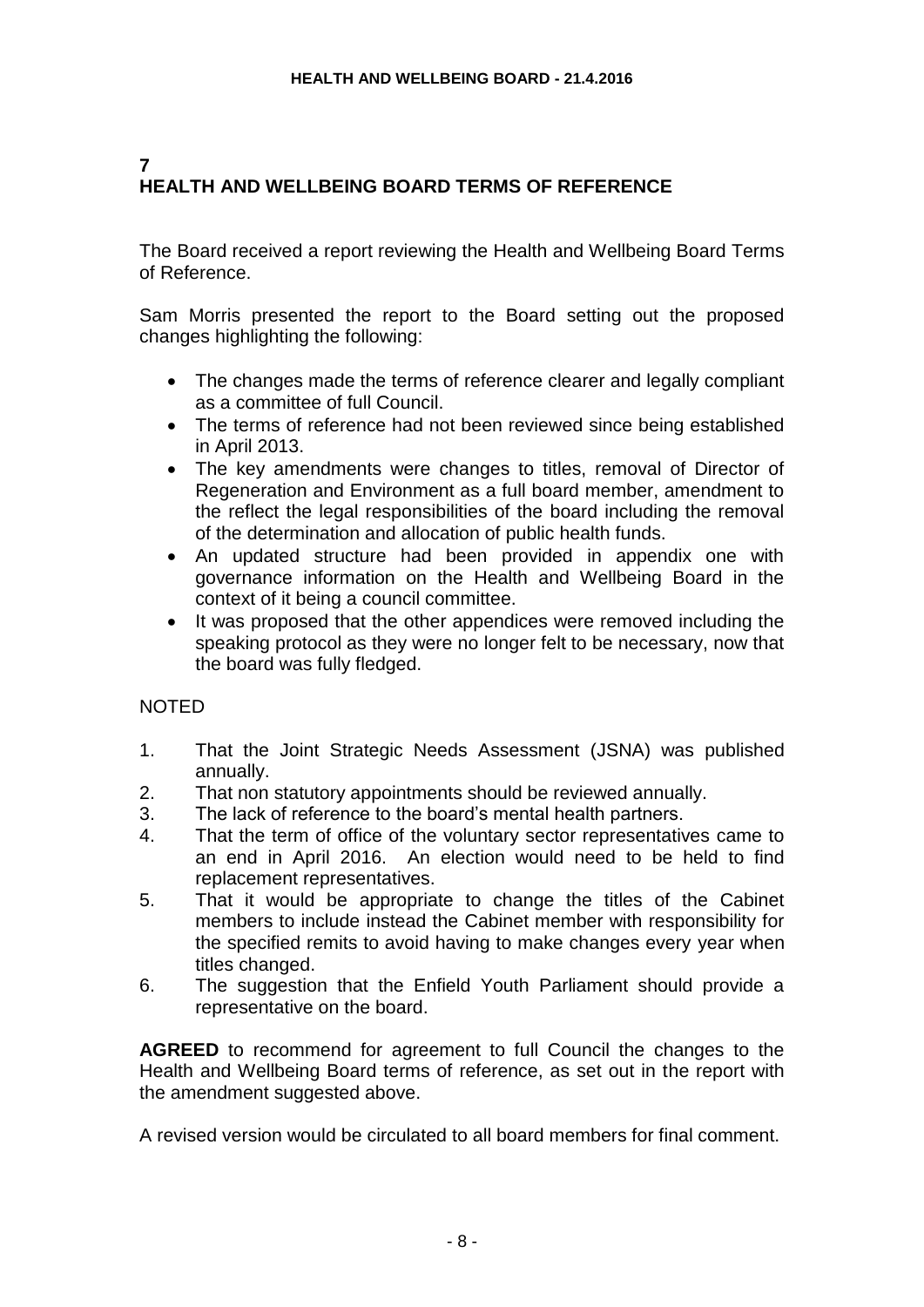#### **8 NORTH CENTRAL LONDON SUSTAINABILITY AND TRANSFORMATION PLAN**

The Board received and noted the progress update on the North Central London Sustainability and Transformation Plan.

## **9 ST MUNGO'S HOMELESS HEALTH CHARTER**

The Board received a report on the St Mungo's Homeless Charter inviting them to express commitment towards tackling health inequality among people who are homeless by signing up to the charter.

NOTED the Director of Health, Housing and Adult Social Care's comment that the charter was consistent with what the authority aspired to but acknowledged that they sometimes struggled with some of the aspirations. He agreed to appraise the board of any specific issues.

**AGREED** to note the content of the charter and that the Chair would sign up to the charter on behalf of the Health and Wellbeing Board.

## **10 SUB BOARD UPDATES**

## **1. Health Improvement Partnership Sub Board Update**

The Board received an update from the Health Improvement Partnership Sub Board.

NOTED that the Health Improvement Partnership Board was also looking at performance indicators which they would bring back to a future full board meeting.

**AGREED** to note the report.

### **2. Joint Commissioning Board Sub Board Update**

The Board received an update from the Joint Commissioning Sub Board.

NOTED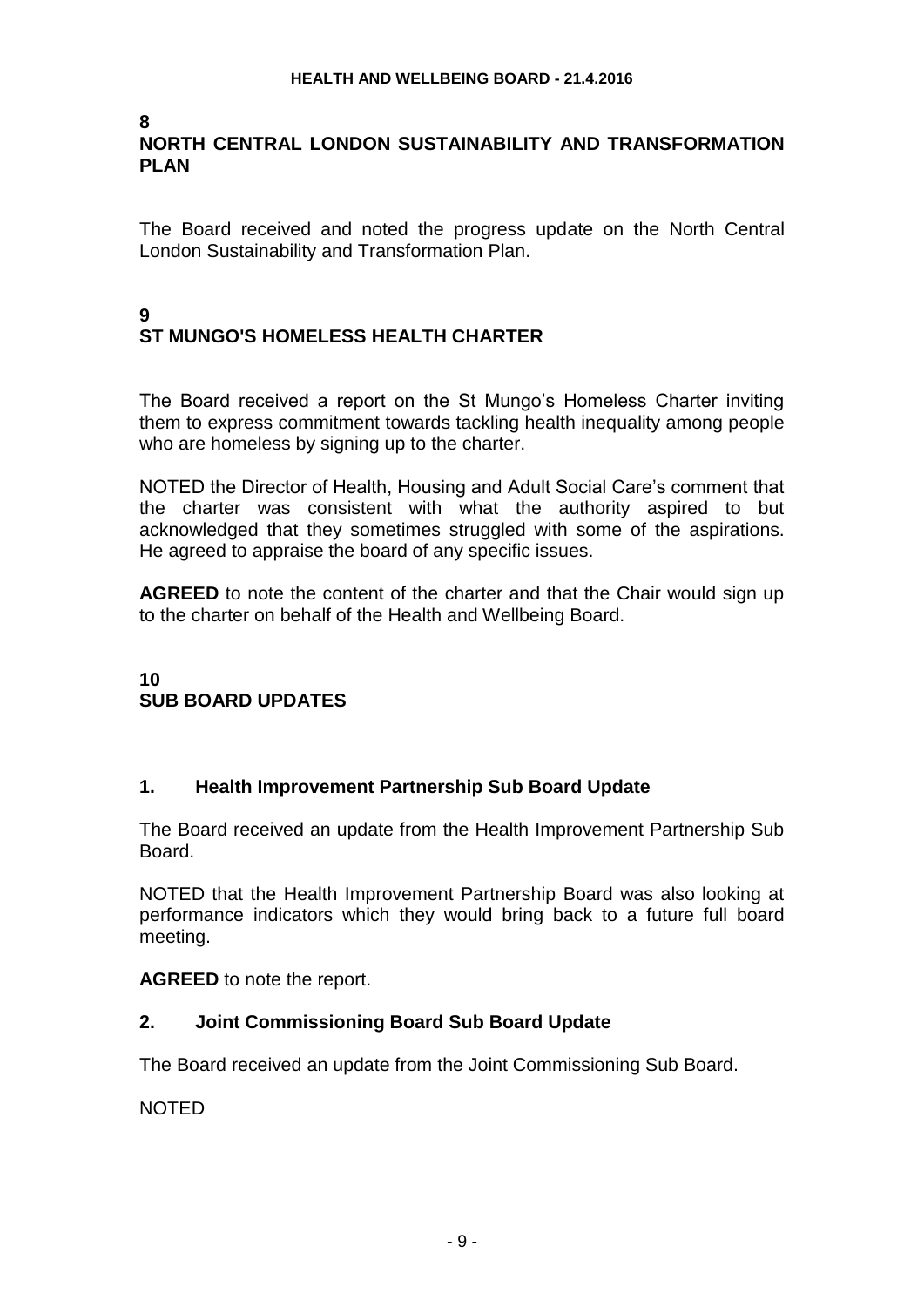- 1. Concern about the way that the funding of the NHS Health Checks and the smoking cessation programme had been stopped and the lack of consultation and communication on the decision.
- 2. The funding of Health checks had been suspended last year due to overspending. It had been discovered that the health check budget had been over spent and spending had had to be stopped midyear. Public Health England had imposed a mid-year £1m cut and this had necessitated cuts in public health budgets.
- 3. The way the public health function worked was also being reorganised and officers would have been less familiar with the normal protocols and so the communication had not been done as well as it would normally have been done. Lessons would be learnt and improvements implemented.
- 4. A group is being set up to discuss how to make the best use of the limited resources available. There was a consensus that everyone needed to work more closely to support each other so that difficult decisions can be made in the best way possible.
- 5. It was felt that more information on this should have been included in the update report.

**AGREED** to note the report.

## **3. Primary Care Update**

The Board received the Primary Care Update.

### NOTED

- 1. Deborah McBeal (Deputy Chief Officer) reported that the strategic planning group has developed a primary care chapter for the Sustainability and Transformation Plan.
- 2. Discussions had begun into delegated commissioning arrangements with NHS England. In the short term this would be difficult to sustain because of staffing shortages.
- 3. A major local strand was the link between GPs and the Sustainability and Transformation Plan on the wider level.
- 4. It was regretted that the NHS England representative had not attended the meeting to enable the Board to put across their views on the subject.

**AGREED** to note the report.